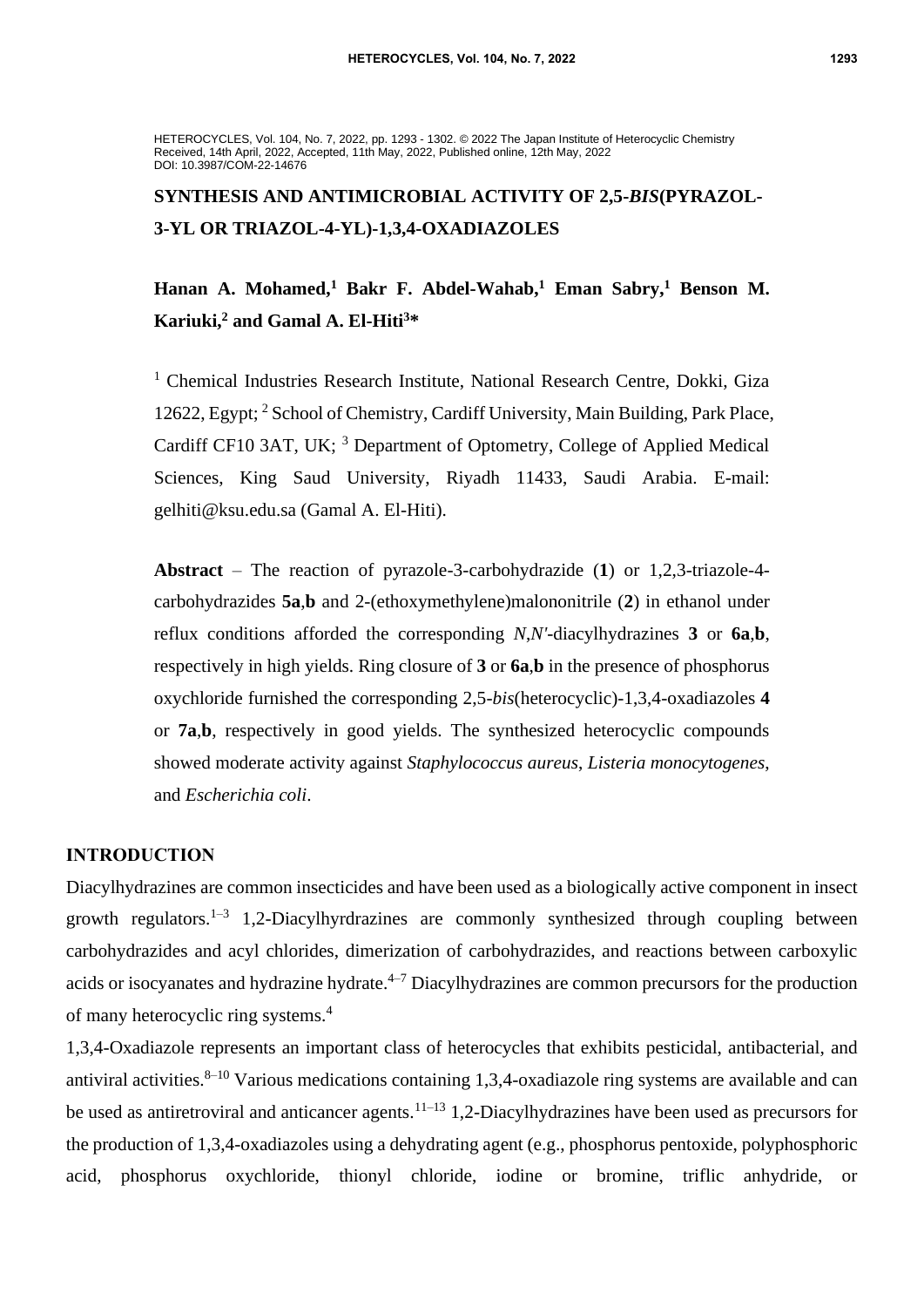4-methylbenzenesulfonyl chloride) in the presence of a base (e.g., triethylamine, potassium carbonate, or pyridine) or Vilsmeier reagent. 14–16

1,2,3-Triazoles exhibit a variety of biological activities and act as antibacterial, antitubercular, and antiviral agents.<sup>17–22</sup> In addition, pyrazoles act as inhibitors of protein glycation, antibacterial, antifungal, and antiviral agents.4,8 Therefore, the synthesis of novel heterocycles containing 1,3,4-oxadiazole, 1,2,3-triazole, or pyrazoles is of interest.<sup>23,24</sup> Here, we report the synthesis of novel heterocycles containing 1,3,4oxadiazole moiety using a simple procedure as a continuation of our long-term interest in the synthesis of bioactive molecules. $25-27$ 

#### **RESULTS AND DISCUSSION**

Reaction of 5-(4-methoxyphenyl)-1-phenyl-1*H*-pyrazole-3-carbohydrazide (**1**) and 2-(ethoxymethylene)malononitrile (**2**) in ethanol (EtOH) under reflux conditions for 6 h afforded 5-(4 methoxyphenyl)-1-phenyl-1*H*-pyrazole-3-carboxylic acid 2-[[5-(4-methoxyphenyl)-1-phenyl-1*H*-pyrazol-3-yl]carbonyl]hydrazide (**3**) in 85% yield. Dehydration of **3** took place in the presence of boiling phosphorus oxychloride (POCl3) for 8 h to give 2,5-*bis*(5-(4-methoxyphenyl)-1-phenyl-1*H*-pyrazol-3-yl)- 1,3,4-oxadiazole (**4**) in 77% yield (Scheme 1).



**Scheme 1.** Synthesis of **3** and **4**

The <sup>1</sup>H NMR spectrum of **3** showed two characteristic singlet singles at 10.07 and 10.69 ppm corresponding to the two NH protons. The NH protons were absent in the <sup>1</sup>H NMR spectrum of **4**. In addition, it shows two singlets at 3.71 and 3.78 ppm corresponding to the two OMe groups. The structures of **3** and **4** were confirmed further using the <sup>13</sup>C NMR spectra and single-crystal X-ray crystallography.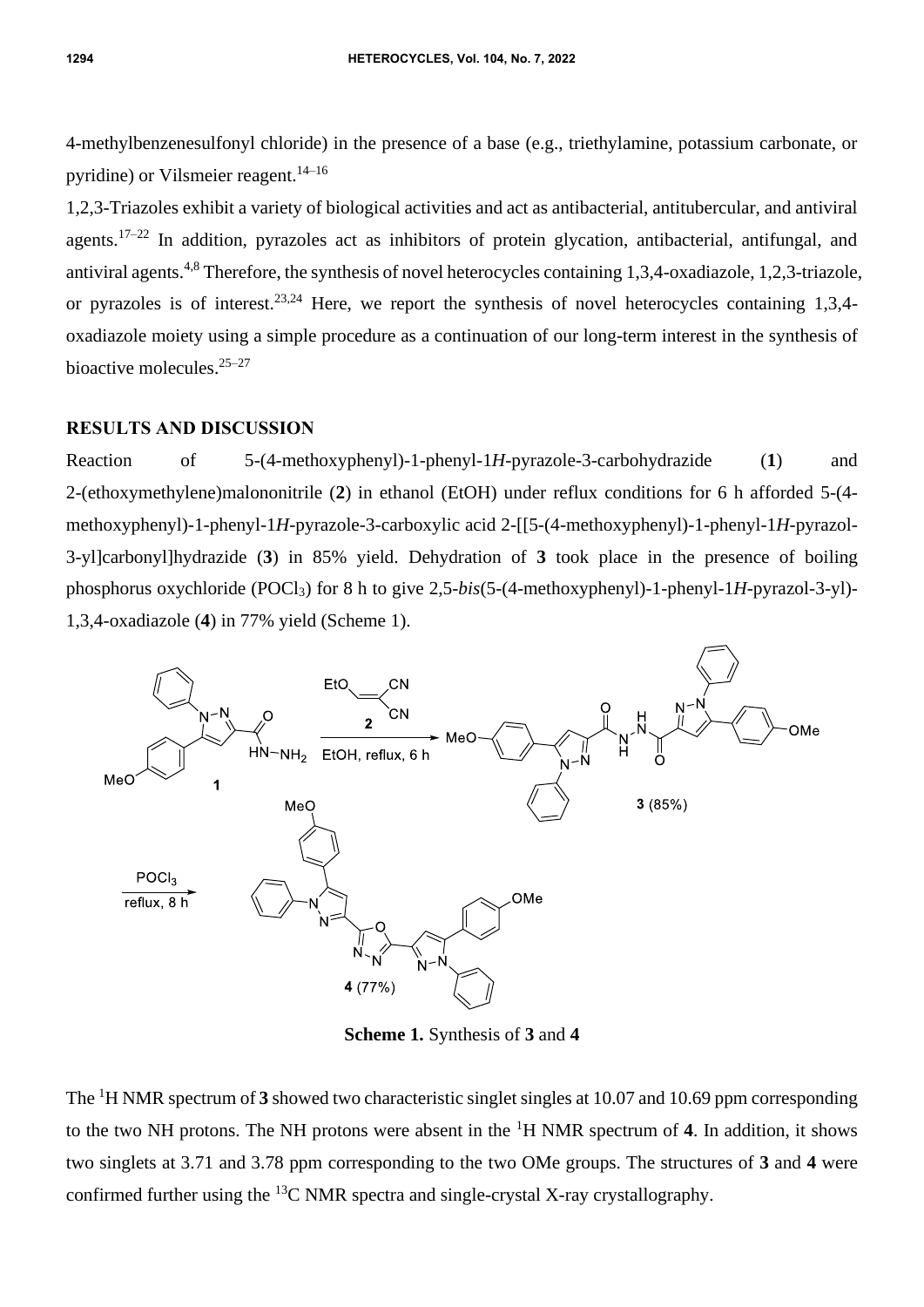The independent part of the crystal structure of **3** is half a molecule with the rest being generated by symmetry (Figure 1). The molecule comprises three unique rings, 3A (C2—C7), 3B (C8—C10, N1, and N2) and 3C (C12—C17), with twist angles between the planes of neighboring rings in the molecule between  $44-49^{\circ}$  (Table 1).



**Figure 1.** A 50% probability ellipsoid ORTEP representation of the molecule of **3** showing atom numbering

The molecule in the structure of **4** is shown in Figure 2. The molecule comprises seven rings, 4A (C2— C7), 4B (C8—C10, N1, and N2), 4C (C11—C16), 4D (C17, C18, N3, and N4, O2), 4E (C19—C21, N5, and N6), 4F (C22—C27), 4G (C28—C33). The twist angles between the planes of adjacent rings are between  $5-54^{\circ}$  (Table 1).



**Figure 2.** A 50% probability ellipsoid ORTEP representation of the molecule of **4** showing atom numbering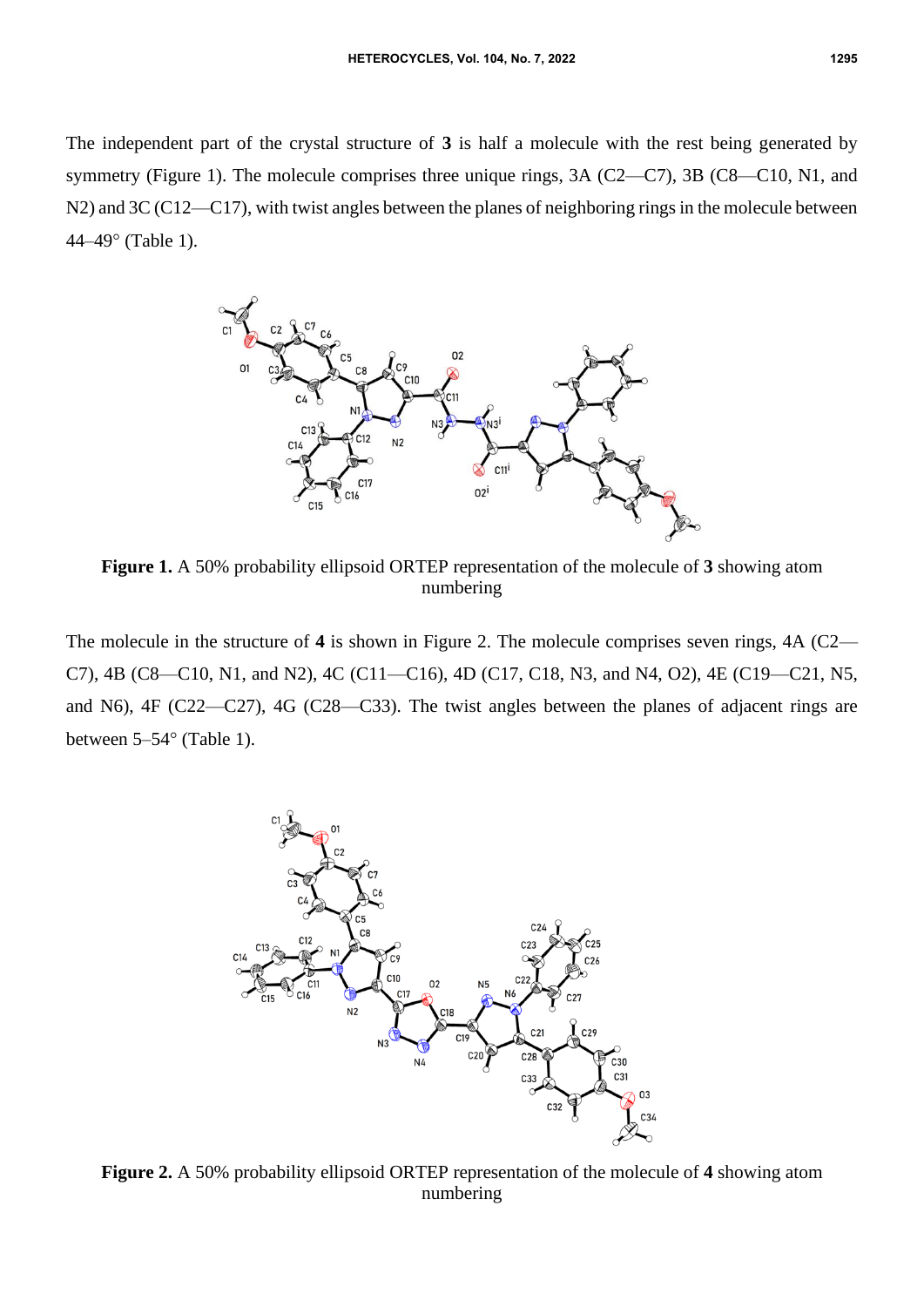| Compound |       | Experimental | Optimized      |
|----------|-------|--------------|----------------|
| 3        | 3A/3B | 44.78(9)     | 61.90          |
|          | 3B/3C | 48.57(8)     | 16.57          |
| 4        | 4A/4B | 44.60(9)     | 63.03          |
|          | 4B/4C | 50.72(8)     | 16.02          |
|          | 4B/4D | 18.32(13)    | $\overline{0}$ |
|          | 4D/4E | 5.24(16)     | $\theta$       |
|          | 4E/4F | 53.82(8)     | 16.23          |
|          | 4E/4G | 33.55(10)    | 62.41          |
| 7        | 7A/7B | 30.68(8)     | 19.08          |
|          | 7B/7C | 7.51(11)     | 3.80           |
|          | 7C/7D | 21.14(9)     | 3.73           |
|          | 7D/7E | 42.96(5)     | 18.92          |

**Table 1.** Twist angles (<sup>o</sup>) between adjacent planes in the structures of **3**, **4**, and **7a**. The geometry after local optimization of geometry. The planes are defined in the discussion.

The synthesis of 5-methyl-1-phenyl-1*H*-1,2,3-triazole-4-carboxylic acid 2-[(5-methyl-1-phenyl-1*H*-1,2,3 triazol-4-yl)carbonyl]hydrazide (**6a**) in 72% from reaction of 5-methyl-1-phenyl-1*H*-1,2,3-triazole-4 carbohydrazide (**5a**) and 2-(ethoxymethylene)malononitrile (**2**) has been reported.<sup>28</sup> Similarly, *N,N'*-diacylhydrazine **6b** was synthesized in 87% yield (Scheme 2) from reaction of 5-methyl-1-(4 nitrophenyl)-1*H*-1,2,3-triazole-4-carbohydrazide (**5b**). Ring closure of both **6a** and **6b** in boiling in POCl<sup>3</sup> for 8 h gave the corresponding 1,3,4-oxadiazoles **7a** and **7b** in 77 and 72% yields, respectively (Scheme 2).



**Scheme 2.** Synthesis of **6** and **7**

The <sup>1</sup>H NMR spectrum of 6b showed a characteristic singlet at 10.59 ppm corresponding to the two NH protons. The carbonyl carbon appears at 160.5 ppm in its <sup>13</sup>C NMR spectrum. The <sup>1</sup>H NMR spectra of both **7a** and **7b** showed the absence of NH protons.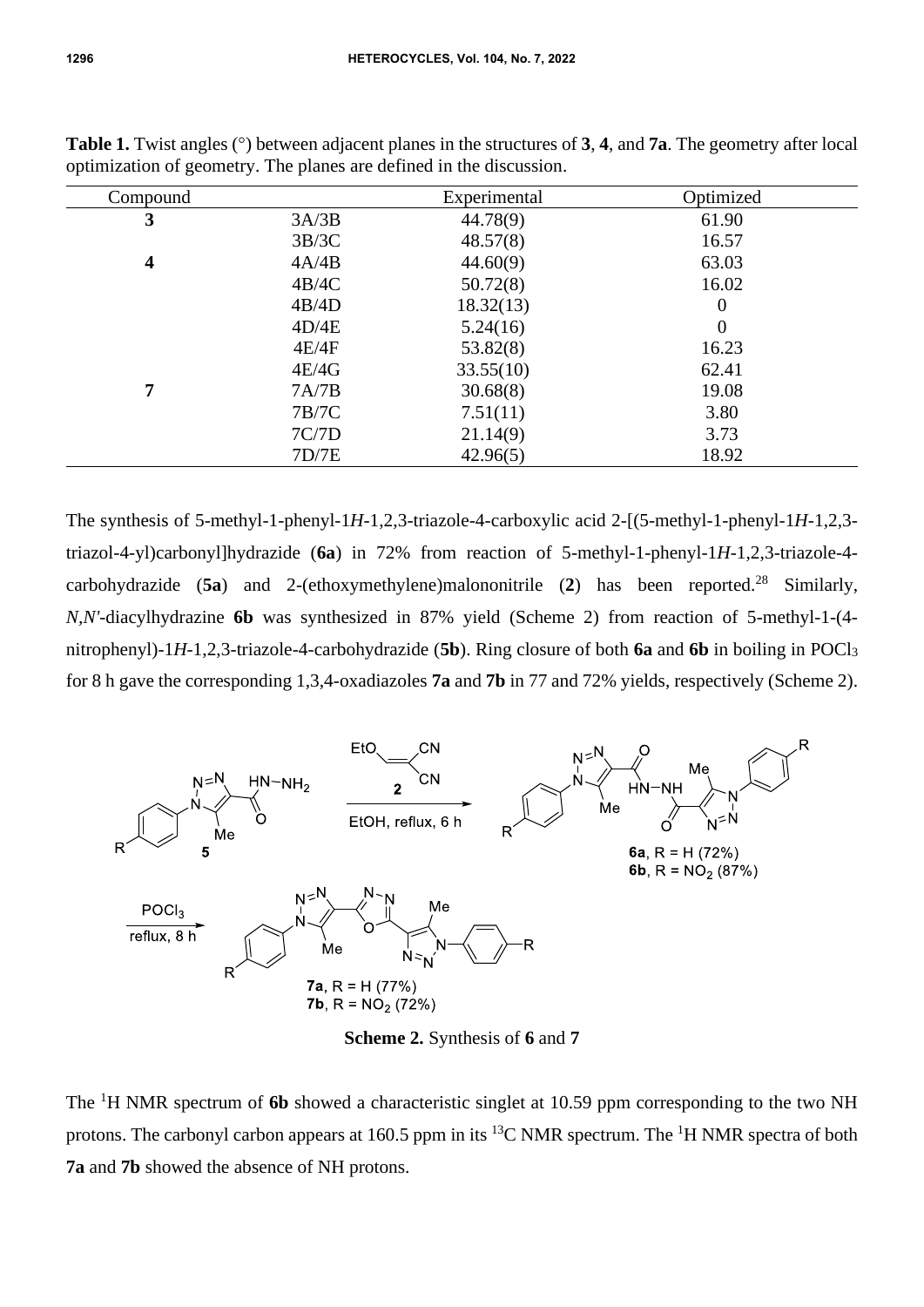The structure of **7a** was confirmed further using crystal X-ray crystallography. The molecule in the structure of **7a** is shown in Figure 3. The molecule comprises five rings, 7A (C1—C6), 7B (N1—N3 and C7—C9), 7C (O1, N4, N5, C10, and C11), 7D (N6, N7, N8, and C12—C14), 7E (C15—C20). The twist angles between the planes of adjacent rings are between  $7-43^{\circ}$  (Table 1).



**Figure 3.** A 50% probability ellipsoid ORTEP representation of the molecule of **7a** showing atom numbering

In addition to the elemental composition, the biological activity of a molecule may be influenced by its flexibility. Local optimization of molecules isolated from the crystal structures of **3**, **4** and **7a** using Avogadro<sup>29</sup> gave the results shown in Table 1. The calculations showed that the molecules in the crystal structure were not at the lowest energy conformations, indicating that the geometry may adopt to that of the pathogen.

The antimicrobial activities of **3**, **4**, **6a**, **6b**, **7a**, and **7b** were assessed against some pathogenic microorganisms obtained from the American type culture collection (ATCC; Rockville, MD, USA). The organisms used were *Staphylococcus aureus* ATCC-47077 (*S. aureus*), *Listeria monocytogenes* ATCC-35152 (*L. monocytogenes*), *Escherichia coli* ATCC-25922 (*E. coli*), *Salmonella typhi* ATCC-15566, and *Candida albicans* ATCC-10231 (*C. albicans*). Ampicillin and vancomycin were used reference antibiotics for comparison. Compared with the reference drugs, the tested compounds showed moderate activity against the microorganisms (Table 2).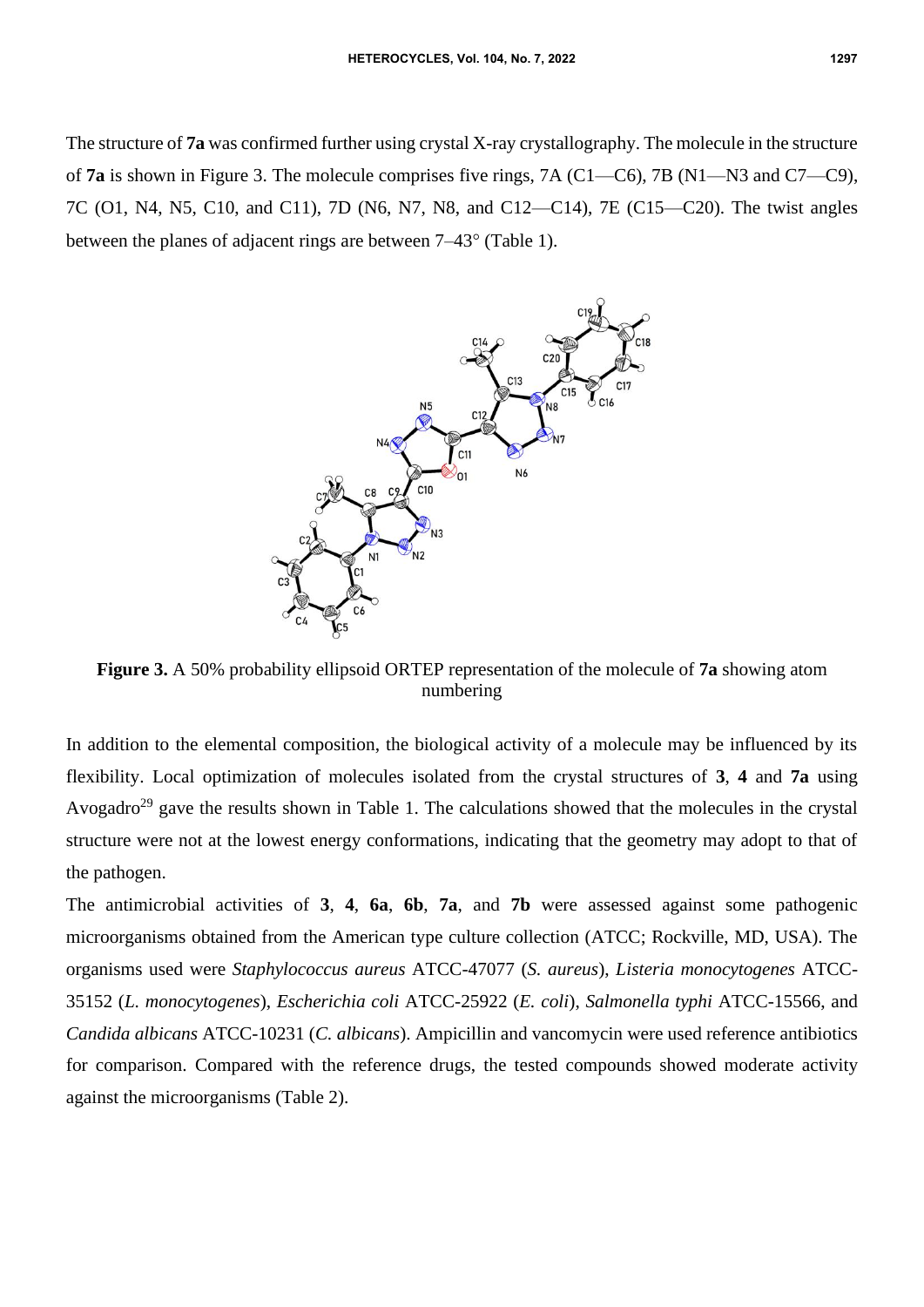| Compound   | Gram-positive bacteria |                  | Gram-negative bacteria |          | Fungi       |
|------------|------------------------|------------------|------------------------|----------|-------------|
|            | S. aureus              | L. monocytogenes | E. coli                | S. Typhi | C. albicans |
|            | IО                     |                  | 10                     | 10       | 10          |
|            |                        |                  | 10                     |          | 12          |
| 6a         | 12                     |                  | 10                     | 12       |             |
| 6b         | 13                     | 15               | 14                     |          | 14          |
| <b>7a</b>  | 10                     | 10               |                        |          | 10          |
| 7b         | 12                     |                  |                        |          | 13          |
| Ampicillin | 15                     | 20               | 16                     | 19       | 19          |
| Vancomycin | 14                     |                  |                        |          |             |

**Table 2.** Antimicrobial activity of the synthesized heterocycles

## **CONCLUSIONS**

Novel 2,5-*bis*(pyrazol-3-yl)-1,3,4-oxadiazoles and 2,5-*bis*(1,2,3-triazol-4-yl)-1,3,4-oxadiazoles were synthesized in high yields from the appropriate carbohydrazide using simple procedures. The synthesized heterocycles showed moderate activity against *Staphylococcus aureus*, *Listeria monocytogenes*, and *Escherichia coli*.

## **EXPERIMENTAL**

**General** Melting points were determined using an Electrothermal (variable heater) melting point apparatus. The NMR spectra were measured on a JEOLNMR 500 MHz spectrometer. <sup>1</sup>H (500 MHz) and <sup>13</sup>C NMR (125 MHz) spectra were recorded in deuterated dimethyl sulfoxide (DMSO- $d_6$ ) using tetramethylsilane as a standard. The chemical shift (δ) is reported in ppm and the coupling constant (*J*) in Hz. Compounds **1**, 30 **2**, <sup>31</sup> **5a**,**b**, 32,33 and **6a**<sup>28</sup> were prepared following literature procedures.

**Synthesis of** *N,N'***-diacylhydrazines 3 and 6b.** A mixture of **1** or **5b** (5 mmol) **2** (0.61 g, 5 mmol) in dry EtOH (25 mL) was heated under reflux conditions for 6 h. The mixture was left overnight and the product obtained was collected by filtration, washed with EtOH, and dried to give a colorless solid.

**5-(4-Methoxyphenyl)-1-phenyl-1***H***-pyrazole-3-carboxylic acid 2-[[5-(4-methoxyphenyl)-1-phenyl-1***H***-pyrazol-3-yl]carbonyl]hydrazide (3)** Yield 85%, mp 218–220 C. <sup>1</sup>H NMR: 10.69 (s, exch., 1H, NH), 10.07 (s, exch., 1H, NH), 7.71–7.68 (m, 12H, Ar), 7.25 (d, 4H, *J* = 8.5 Hz, Ar), 6.90–6.89 (m, 4H, Ar), 3.78 (s, 3H, OMe), 3.71 (s, 3H, OMe). <sup>13</sup>C NMR: 161.4, 160.6, 154.8, 137.8, 135.3, 134.6, 130.3, 127.7, 127.3, 122.8, 115.6, 115.1, 55.8. Anal. Calcd for C34H28N6O<sup>4</sup> (584.22): C, 69.85; H, 4.83; N, 14.38; Found: C, 69.99; H, 4.92; N, 14.49%.

**5-Methyl-1-(4-nitrophenyl)-1***H***-1,2,3-triazole-4-carboxylic acid 2-[(5-methyl-1-(4-nitrophenyl)-1***H***-1,2,3-triazol-4-yl)carbonyl]hydrazide (6b)** Yield 87%, mp > 300 °C. <sup>1</sup>H NMR: 10.59 (s, exch., 2H, 2 NH), 8.46 (d, 4H, *J* = 8.6 Hz, Ar), 7.99 (d, 4H, *J* = 8.6 Hz, Ar), 2.46 (s, 6H, 2 Me). <sup>13</sup>C NMR: 160.5, 148.4, 140.7,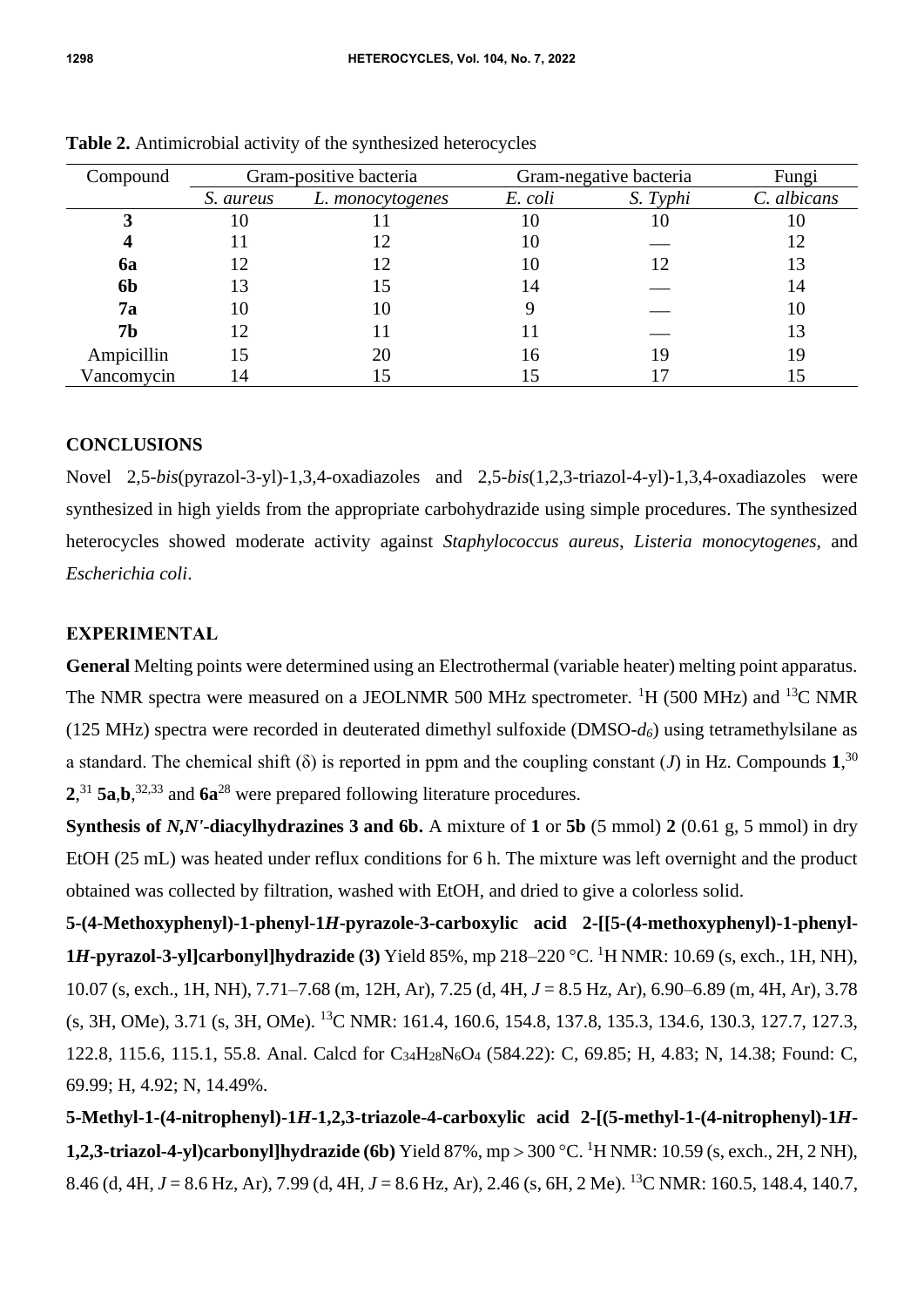138.6, 137.9, 127.0, 125.6, 10.0. Anal. Calcd for C<sub>20</sub>H<sub>16</sub>N<sub>10</sub>O<sub>6</sub> (492.12): C, 48.78; H, 3.28; N, 28.45; Found: C, 48.87; H, 3.40; N, 28.66%.

**2,5-***Bis***(heterocyclic)-1,3,4-oxadiazoles 4 and 7a,b.** A mixture of **3** or **6a**,**b** (2 mmol) and POCl<sup>3</sup> (20 mL) was refluxed for 8 h. The product obtained on cooling was collected by filtration, washed with EtOH, and dried to give the corresponding product **4** or **7a**,**b**.

**2,5-***Bis***[5-(4-methoxyphenyl)-1-phenyl-1***H***-pyrazol-3-yl]-1,3,4-oxadiazole (4)** Yield 77%, mp 233–235 C. <sup>1</sup>H NMR: 7.49–36 (m 8H, Ar), 7.26 (s, 2H, Ar), 7.22 (d, 4H, *J* = 8.5 Hz, Ar), 6.91 (d, 4H, *J* = 9.5 H, Ar),3.72 (s, 6H, 2 OMe).<sup>13</sup>C NMR: 162.8, 160.3, 160.0, 139.8, 137.7, 130.6, 129.8, 129.2, 126.2, 121.4, 114.7, 107.7, 55.8. Anal. Calcd for C<sub>34</sub>H<sub>26</sub>N<sub>6</sub>O<sub>3</sub> (566.21): C, 72.07; H, 4.63; N, 14.83; Found: C, 72.37; H, 4.72; N, 14.95%.

**2,5-***Bis***(5-methyl-1-phenyl-1***H***-1,2,3-triazol-4-yl)-1,3,4-oxadiazole (7a) Yield 72%, mp 220–222 °C. <sup>1</sup>H** NMR: 7.70–7.63 (m, 10H, Ar), 2.46 (s, 6H, 2 Me).<sup>13</sup>C NMR: 160.7, 158.4, 137.2, 130.8, 130.3, 126.0, 125.9, 10.3. Anal. Calcd for C<sub>20</sub>H<sub>16</sub>N<sub>8</sub>O (384.14): C, 62.49; H, 4.20; N, 29.15; Found: C, 62.52; H, 4.33; N, 29.33%.

**2,5-***Bis***[5-methyl-1-(4-nitrophenyl)-1***H***-1,2,3-triazol-4-yl]-1,3,4-oxadiazole (7b)** Yield 75%, mp 300 °C. <sup>1</sup>H NMR: 8.49 (d, 4H, *J* = 8.6 Hz, Ar), 7.99 (d, 4H, *J* = 8.6 Hz, Ar), 2.45 (s, 6H, 2 Me). <sup>13</sup>C NMR: 160.5, 148.4, 140.4, 138.6, 137.8, 127.0, 125.6, 10.0. Anal. Calcd for C<sub>20</sub>H<sub>14</sub>N<sub>10</sub>O<sub>5</sub> (474.11): C, 50.64; H, 2.97; N, 29.53; Found: C, 20.73; H, 3.08; N, 29.66%.

**Antimicrobial Activity.** The agar well diffusion procedure was employed to investigate the antimicrobial activities of **3**, **4**, **6a**, **6b**, **7a**, and **7b**. 34,35 Ampicillin and vancomycin were used as standards for comparison. Bacterial (70 µL) and yeast (106 CFU/mL) cells were spread on plates containing nutrient agar. The wells (6 mm diameter) were excavated on the injected agar plates then each sample (200 mg) in DMSO (1 mL) was added. The reference antibiotics disks (10 and 30 μg/disk of ampicillin and vancomycin, respectively) were introduced on the surface of agar inoculated plates. The plates were kept at  $4 \degree C$  for 2 h before incubation to permit diffusion to occur. The plates were kept at  $37 \text{ °C}$  for 24 h except for yeast strains that were incubated at 28  $\degree$ C for 24 h. The diameter of the inhibition zone (mm) was measured. The tests were replicated five times and the averages were calculated.

**Crystal Structure Determination.** Single-crystal XRD data were collected at room temperature on an Agilent SuperNova Dual Atlas diffractometer with a mirror monochromator using Mo radiation. The crystal structures were solved by  $SHELXS^{36}$  and refined using  $SHELXL^{37}$  Non-hydrogen atoms were refined with anisotropic displacement parameters. Hydrogen atoms were inserted in idealized positions, and a riding model was used with *Uiso* set at 1.2 or 1.5 times the value of *Ueq* for the atom to which they are bonded. **3**: C<sub>17</sub>H<sub>14</sub>N<sub>3</sub>O<sub>2</sub>, FW = 292.31, T = 293(2) K,  $\lambda$  = 0.71073 Å, monoclinic, P<sub>21</sub>/n, a = 6.4199(4) Å, b =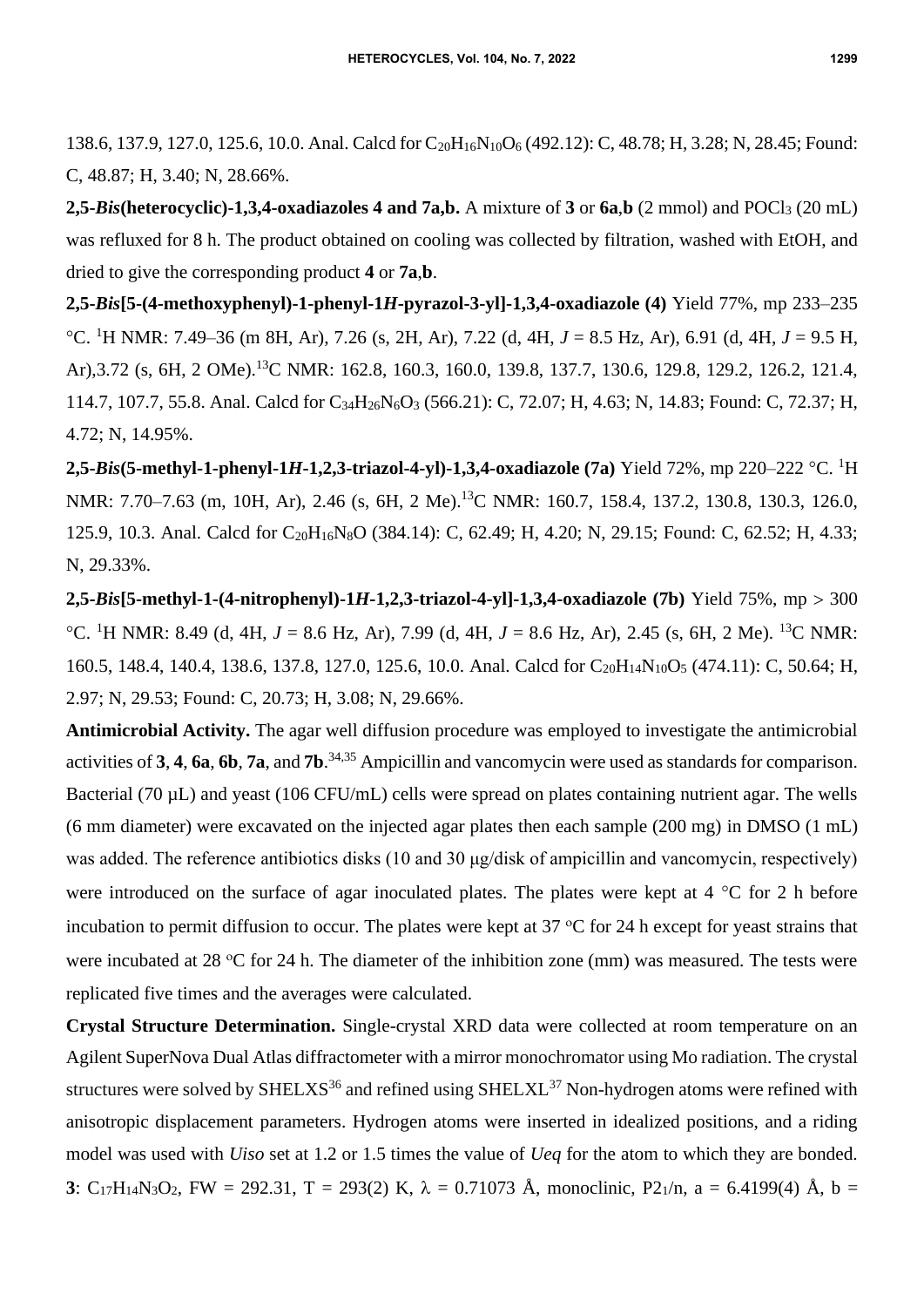9.6695(5) Å, c = 23.5094(15) Å,  $\beta$  = 93.691(6)°, V = 1456.37(15) Å<sup>3</sup>, Z = 4, density (cal) = 1.333 mg/m<sup>3</sup>, absorption coefficient =  $0.090 \text{ mm}^{-1}$ , F(000) = 612, crystal size =  $0.320 \times 0.146 \times 0.069 \text{ mm}^3$ , reflections collected = 13237, independent reflections = 3660,  $R(int) = 0.0293$ , parameters = 201, goodness-of-fit on  $F^2 = 1.052$ , R1 = 0.0586, wR2 = 0.1472 based on (I>2 $\sigma$ (I)), R1 = 0.0881, wR2 = 0.1684 based on all data, largest diff. peak and hole = 0.219 and -0.178 e. $\AA^{-3}$ . 4: C<sub>34</sub>H<sub>26</sub>N<sub>6</sub>O<sub>3</sub>, FW = 566.61, T = 293(2) K,  $\lambda$  = 0.71073 Å, triclinic, PĪ, a = 8.3728(6) Å, b = 13.3452(9) Å, c = 13.6662(9) Å,  $\alpha$  = 75.407(6)°,  $\beta$  = 77.290(6)°,  $\gamma = 89.585(5)$ °, V = 1439.66(18)  $\AA^3$ , Z = 2, density (cal) = 1.307 mg/m<sup>3</sup>, absorption coefficient  $= 0.086$  mm<sup>-1</sup>, crystal size  $= 0.319 \times 0.203 \times 0.050$  mm<sup>3</sup>, reflections collected  $= 12111$ , independent reflections = 6838, R(int) = 0.0327, parameters = 391, goodness-of-fit on  $F^2 = 1.038$ , R1 = 0.0614, wR2 = 0.1382 based on  $(I>2\sigma(I))$ , R1 = 0.1006, wR2 = 0.1656 based on all data, largest diff. peak and hole = 0.265 and  $-0.199$  e. $\AA^{-3}$ . **7a**: C<sub>20</sub>H<sub>16</sub>N<sub>8</sub>O, FW = 384.41, T = 296(2) K,  $\lambda$  = 0.71073 Å, monoclinic, P<sub>21</sub>/n, a = 11.9990(8) Å, b = 7.8858(5) Å, c = 19.4028(12) Å,  $\beta$  = 98.952(6)°, V = 1813.6(2) Å<sup>3</sup>, Z = 4, density (cal)  $= 1.408$  mg/m<sup>3</sup>, absorption coefficient  $= 0.095$  mm<sup>-1</sup>, F(000)  $= 800$ , crystal size  $= 0.400 \times 0.280 \times 0.196$  $mm<sup>3</sup>$ , reflections collected = 15595, independent reflections = 4562, R(int) = 0.0422, parameters = 265, goodness-of-fit on  $F^2 = 1.051$ , R1 = 0.0546, wR2 = 0.1103 based on (I>2 $\sigma(I)$ ), R1 = 0.1131, wR2 = 0.1387 based on all data, largest diff. peak and hole =  $0.165$  and  $-0.157$  e. $\AA^{-3}$ . The crystal structures have been deposited in the Cambridge Structural Database under reference CCDC 2162219–2162221.

## **CONFLICT OF INTEREST**

The authors declare no conflict of interest.

#### **ACKNOWLEDGEMENTS**

H.A. Mohamed, B.F. Abdel-Wahab and E. Sabry thank the National Research Center, Dokki, Giza, Egypt for support. G.A. El-Hiti acknowledges the support received from the Researchers Supporting Project number (RSP-2021/404), King Saud University, Riyadh, Saudi Arabia.

### **REFERENCES**

- 1. C.-H. Mao, Q.-M. Wang, and R.-Q. Huang, *Chin. J. Pest. Sci*., 2004, **6**, 1.
- 2. E. Morou, M. Lirakis, N. Pavlidi, M. Zotti, Y. Nakagawa, G. Smagghe, J. Vontas, and L. Swevers, *Pest Manag. Sci*., 2013, **69**, 827.
- 3. Y. Wang, F. Xu, G. Yu, J. Shi, C. Li, A. Dai, Z. Liu, J. Xu, F. Wang, and J. Wu, *Chem. Cent. J.*, 2017, **11**, 50.
- 4. M. A. Baashen, *Cur. Org. Chem*., 2021, **25**, 1394.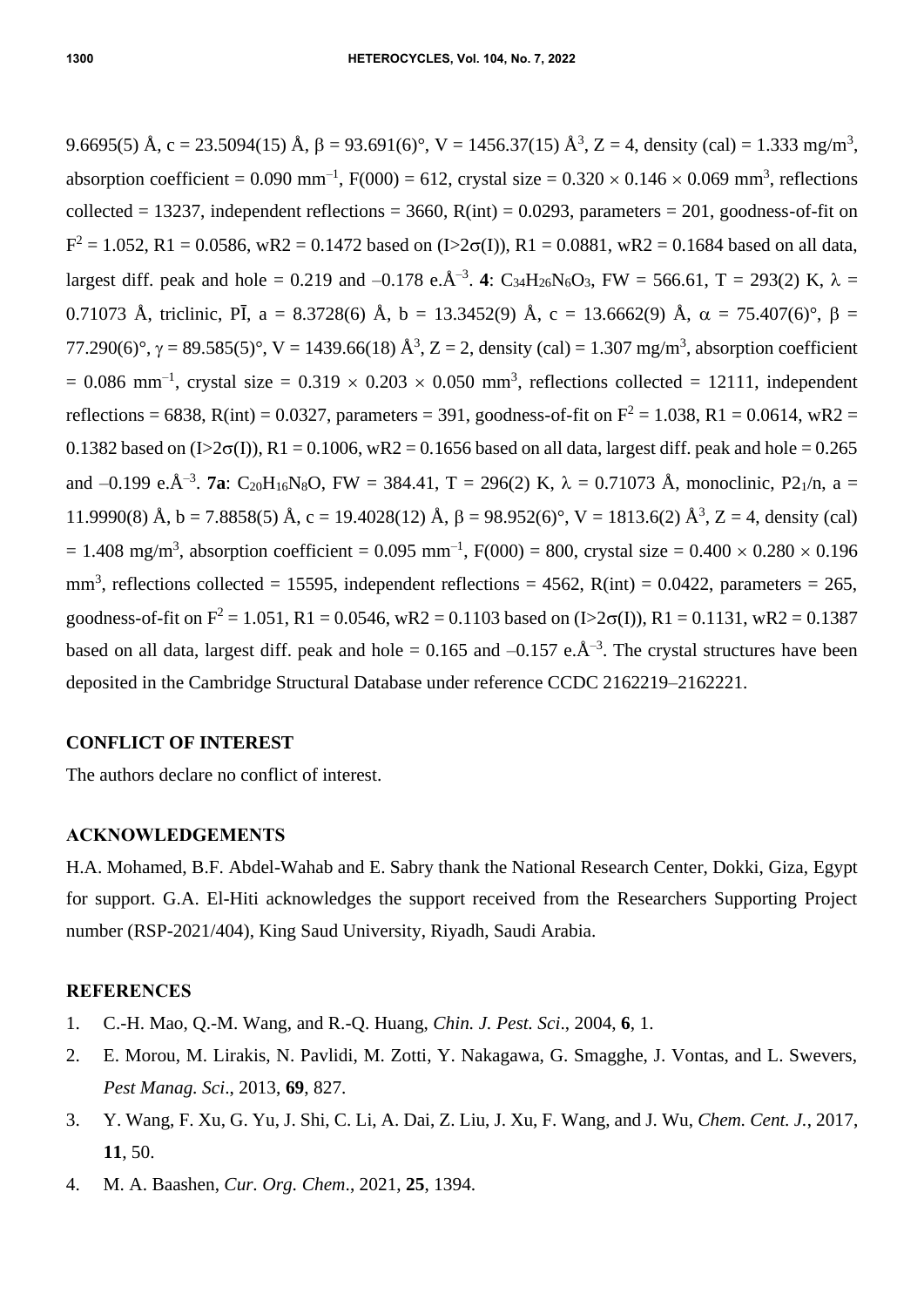- 5. A. Abbas, B. A. Kanwal, K. M. Khan, J. Iqbal, S. Ur Rahman, S. Zaib, and S. Perveen, *Bioorg. Chem*., 2019, **82**, 163.
- 6. K. Mogilaiah, M. Prashanthi, and G. R. Randheer, *Synth. Commun*., 2003, **33**, 3741.
- 7. M. Zarei and F. Rasooli, *Org. Prep. Proced. Int.*, 2017, **49**, 355.
- 8. G. Verma, M. F. Khan, W. Akhtar, M. M. Alam, M. Akhter, and M. Shaquiquzzaman, *Mini-Rev. Med. Chem*., 2019, **19**, 477.
- 9. S. G. Nayak and B. A. Poojary, *Chem. Africa*, 2019, **2**, 551.
- 10. A. Vaidya, D. Pathak, and K. Shah, *Chem. Biol. Drug Des*., 2021, **97**, 572.
- 11. A. Siwach and P. K. Verma, *BMC Chem*., 2020, **14**, 70.
- 12. S. Nayak, S. L. Gaonkar, E. Abdu Musad, and A. M*.* Al Dawsar, *J. Saudi Chem. Soc.*, 2021, **25**, 101284.
- 13. I. Khan, A. Ibrar, and N. Abbas, *Arch. Pharm*., 2014, **347**, 1.
- 14. S. A. N. Madhuprasad and D. R. Trivedi, *RSC Adv*., 2012, **2**, 10499.
- 15. R. Mazurkiewicz and M. Grymel, *Pol. J. Chem*., 1997, **71**, 77.
- 16. Y. Du, Z. Wan, L. Chen, and L. Wu, *J. Mol. Struct*., 2019, **1193**, 315.
- 17. C. P. Kaushik, J. Sangwan, R. Luxmi, K. Kumar, and A. Pahwa, *Curr. Org. Chem.*, 2019, **23**, 860.
- 18. L.-S. Feng, M.-J. Zheng, F. Zhao, and D. Liu, *Arch. Pharm*., 2021, **354**, e2000163.
- 19. K. Bozorov, J. Zhao, and H. A. Aisa, *Bioorg. Med. Chem*., 2019, **27**, 3511.
- 20. R. Varala, H. B. Bollikolla, and C. M. Kurmarayuni, *Curr. Org. Synth.*, 2021, **18**, 101.
- 21. E. Bonandi, M. S. Christodoulou, G. Fumagalli, D. Perdicchia, G. Rastelli, and D. Passarella, *Drug Discov. Today*, 2017, **22**, 1572.
- 22. B. F. Abdel-Wahab, E. Abdel-Latif, H. A. Mohamed, and G. E. Awad, *Eur. J. Med. Chem.*, 2012, **52**, 263.
- 23. A. Ansari, A. Ali, M. Asif, and Shamsuzzaman, *Molecules*, 2021, **26**, 4989.
- 24. A. Ansari, A. Ali, M. Asif, and Shamsuzzaman, Review: biologically active pyrazole derivatives. *New J. Chem*., 2017, **41**, 16.
- 25. B. M. Kariuki, B. F. Abdel-Wahab, and G. A. El-Hiti, *Crystals*, 2021, **11**, 795.
- 26. M. S. Bekheit, H. A. Mohamed, B. F. Abdel-Wahab, and M. A. Fouad, *Med. Chem. Res*., 2021, **30**, 1125.
- 27. H. A. Mohamed, R. E. Khidre, B. M. Kariuki, and G. A. El-Hiti, *J. Heterocycl. Chem.*, 2020, **57**, 1055.
- 28. B. F. Abdel-Wahab, M. H. Alotaibi, and G. A. El-Hiti, *Lett. Org. Chem.*, 2017, **14**, 591.
- 29. M. D. Hanwell, D. E. Curtis, D. C. Lonie, T. Vandermeersch, E. Zurek, and G. R. Hutchison, *J. Cheminformatics*, 2012, **4**, 17.
- 30. I. Chaaban, O. H. Rizk, T. M. I brahim, S. S. Henen, E. M. El-Khawass, A. E. Bayad, I. M. El-